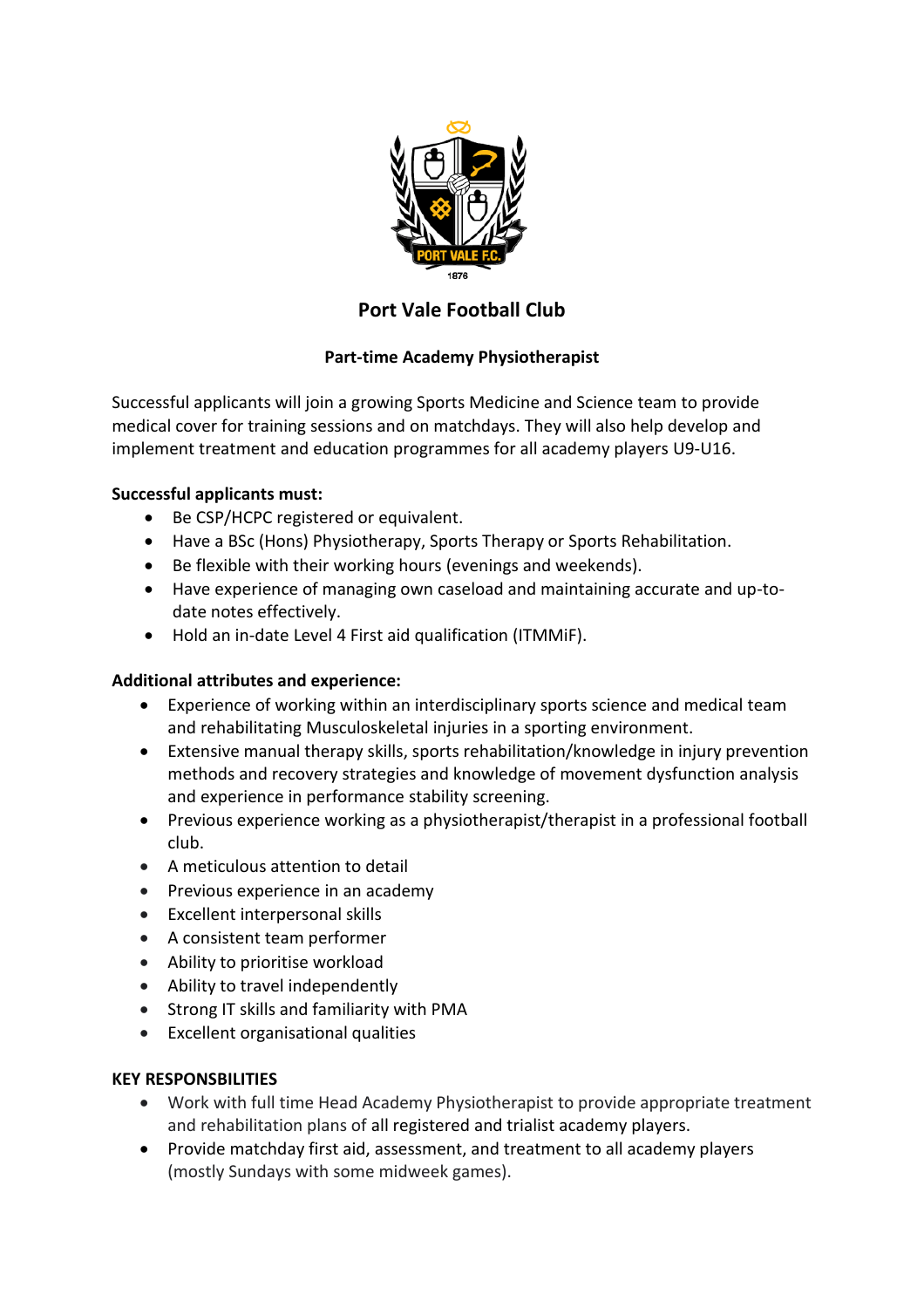- To provide Clinic cover as required to all academy players (evenings).
- Keep accurate and up-to-date records of all injuries sustained by registered/trialist players as well as all treatment, prevention and rehabilitation sessions and record them on the club medical database
- Liaise with players, parents, and staff in order to provide appropriate feedback on treatment of injuries.
- Work closely with Sport Scientists/Strength and Conditioning coaches to ensure best methods of Academy player development are achieved
- To be familiar with all the clubs EAP's across sites.
- Take part in CPD sessions with the team
- Other appropriate duties as required by the Academy Management team.
- Liaise appropriately with Head of Academy and other staff regarding the above listed responsibilities.

Support will be provided for the right candidate to ensure that they have the correct qualifications to fulfil the role i.e. ITMMiF qualification.

To apply please click the link below:

<https://hr.breathehr.com/v/part-time-academy-physiotherapist-22236>

Closing date: Friday 6th May 2022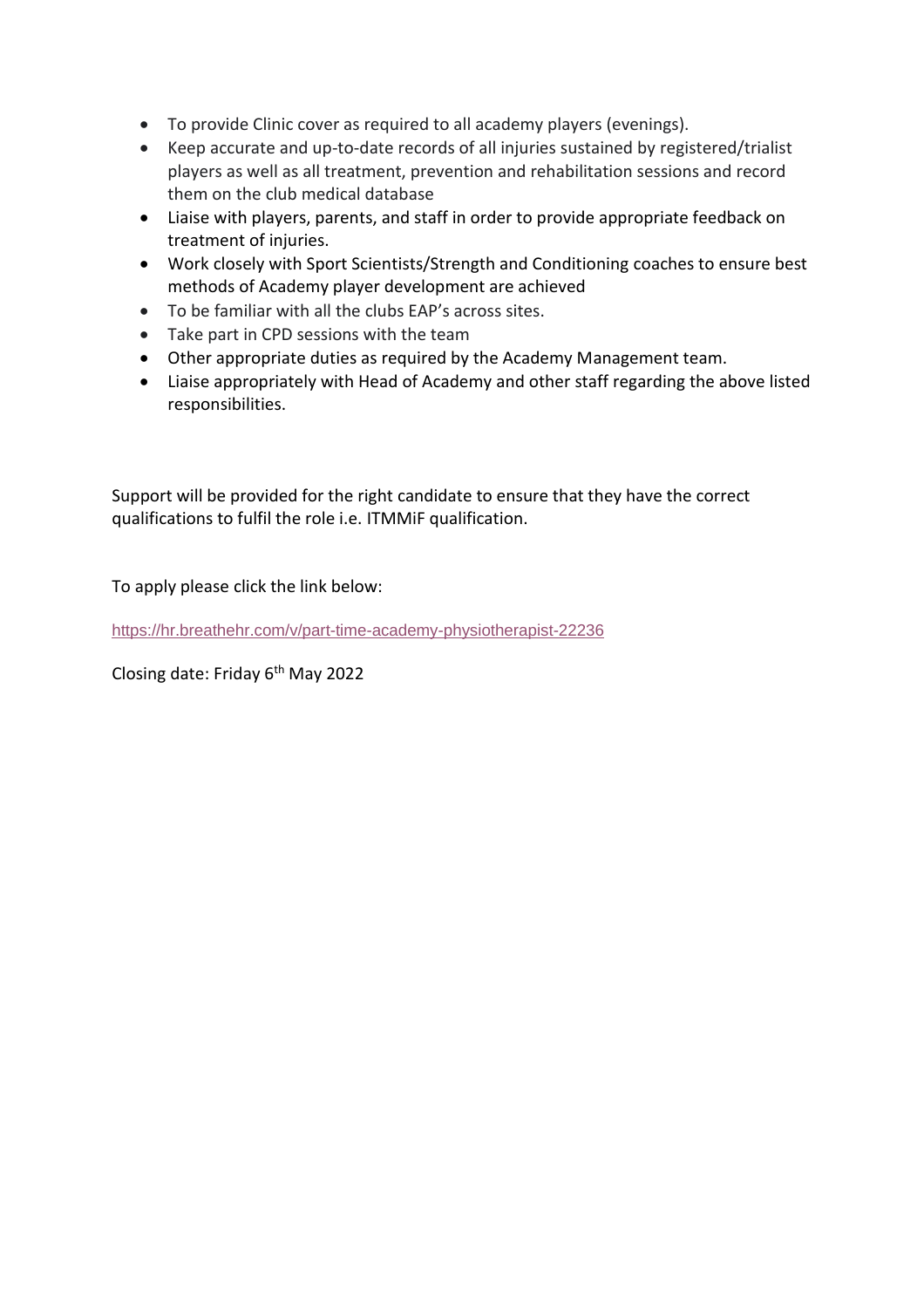

# **PORT VALE FOOTBALL CLUB Part-Time Academy Physiotherapist**

### **JOB DESCRIPTION**

**Reporting to**: Lead Academy Physiotherapist **Term:** Casual Sessional **Salary:** Dependant on experience and qualifications **Hours:** Monday, Wednesday, Friday evenings, Sunday games program **Locations**: Port Vale Football Club, Vale Park Stadium, Hamil Road, Stoke-on-Trent (Any other venues as and when required) **Scope:** Port Vale Football club and Vale Park Stadium, Port Vale Academy and youth development

#### **MAIN PURPOSE**

To assist the Academy sports science and medical department the prevention, diagnosis and treatment of injuries to players in the foundation and youth development phases at Port Vale Football Club.

### **SPECIFIC RESPONSIBILITIES**

- Provide pitch side first aid to the Foundation and Youth Development Phases.
- Provide physiotherapy / sports therapy in the Injury Clinic including assessment, treatment and rehabilitation.
- Liaise professionally and effectively with the Academy medical and coaching staff and provide clear reports on all injuries, outcome measures and treatment plans.
- Develop, implement and evaluate rehabilitation programmes for elite young professional footballers.
- Maintain appropriate medical and therapy records in keeping with Club, FA, CSP and HCPC or SST requirements.
- Ensure medical therapy equipment is maintained.
- Undertake personal CPD as appropriate to meet the demands of the role.
- Oversee and deliver physiotherapy programme for U9s-U16s squads
- Travel with youth squads on weekly basis to provide matchday support
- Manage and complete all medical record keeping for U9s-U16s squads
- Support part-time physio's, S&C coaches, students and volunteers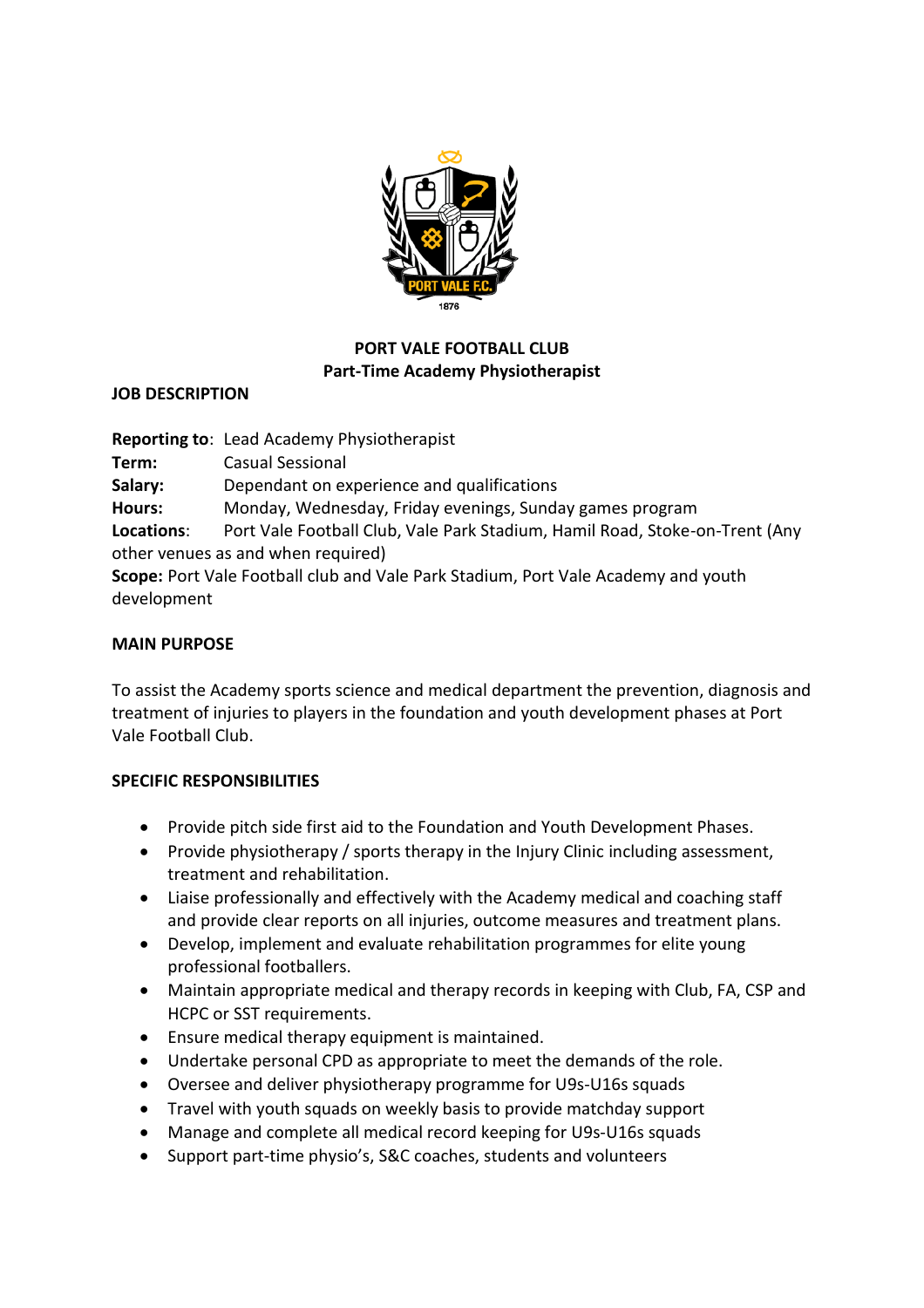- Contribute to the multi-disciplinary support of players in line with Individual Learning Plans
- Create and coordinate an effective CPD programme for Academy SS&M staff as appropriate.
- Be a member of the Academy Management Team (AMT) and attend AMT meetings as directed by the Academy & Player Development Manager.
- Multi-disciplinary communication between staff, players, and parents to ensure optimal well-being and development of all academy players.
- Always maintain honesty and integrity when working with players at the Club.
- Be presentable, smart, and personable always when representing the Club.
- Undertake all reasonable tasks assigned by the Head of Academy, Head of Coaching & Lead Academy Physiotherapist.

### **HEALTH & SAFETY**

Your core Health and Safety responsibilities are as follows:

- Lead by example being always diligent and observant.
- Ensure safety & risk are considered within all projects alongside the Head of Academy Education & Welfare.
- Ensure a safe and respectable learning environment for all players and staff to maximise their holistic development.

## **QUALIFICATIONS**

### **Essential**

- BSc in Physiotherapy
- HPC/CSP Chartered Physiotherapist
- HCPC registration
- Valid Intermediate Trauma Medical Management in Football (ITMMiF)
- Valid FA Safeguarding Children Certificate
- Valid enhanced DBS check
- Full UK Driving Licence

### **Desirable**

- MSc in Physiotherapy
- Valid Advanced Trauma Medical Management in Football (ATMMiF)
- UEFA football coaching qualification(s)

### **PERSON SPECIFICATION**

- Committed, enthusiastic and passionate about youth development.
- Ability to work as part of a team as well as using one's own initiative in developing players and injury development of all academy players.
- A confident decision-maker.